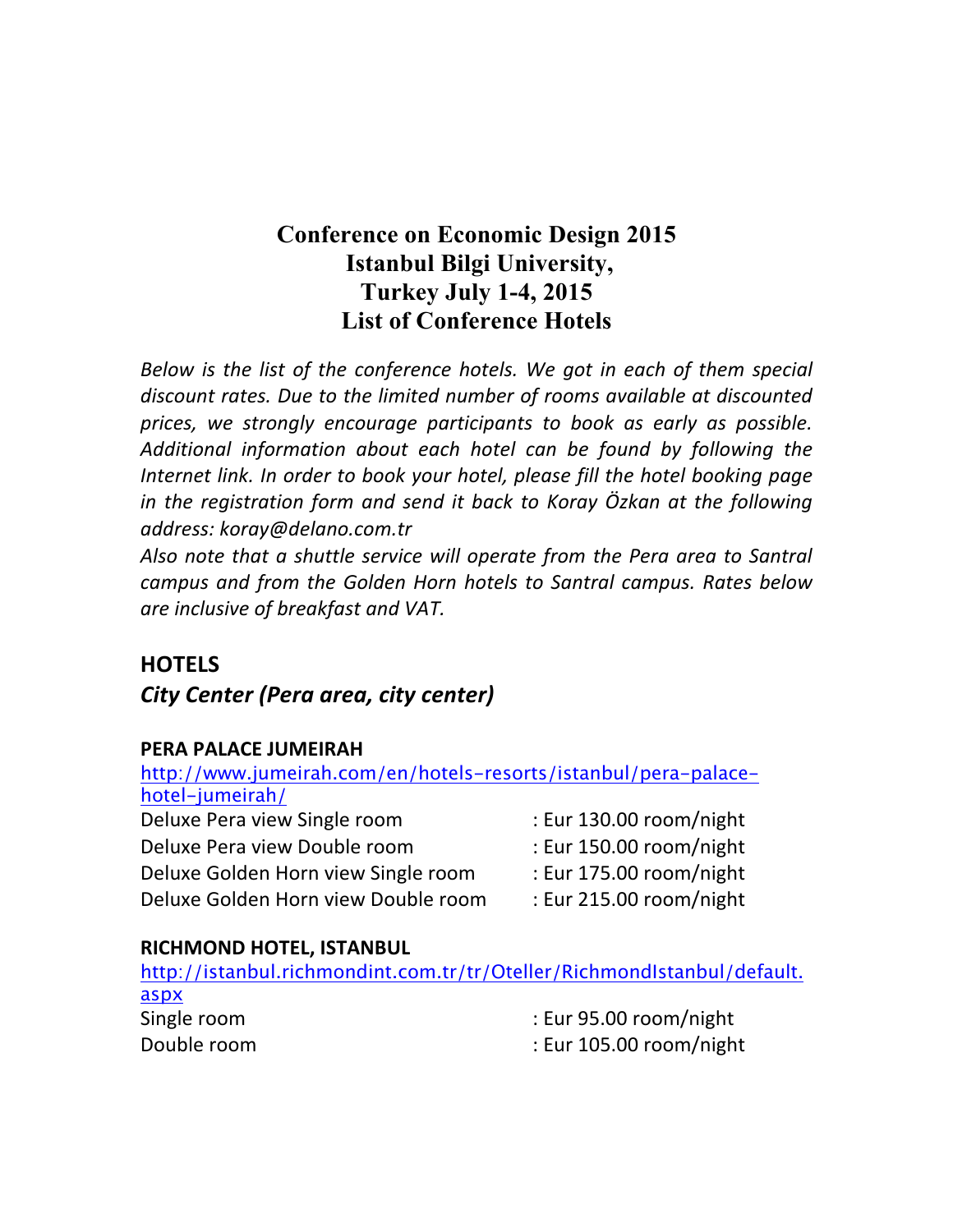#### **THE MARMARA PERA**

| pera.themarmarahotels.com      |                         |
|--------------------------------|-------------------------|
| City view Single room          | : Eur 110.00 room/night |
| City view Double room          | : Eur 120.00 room/night |
| Golden Horn view Single room   | : Eur 150.00 room/night |
| Golden Horn view Double room   | : Eur 160.00 room/night |
| THE PEAK HOTEL                 |                         |
| http://www.thepeakhotel.com.tr |                         |
| Deluxe Single room             | : Eur 80.00 room/night  |
| Select Double room             | : Eur 80.00 room/night  |

#### **TROYA HOTEL**

| http://www.hoteltroya.com |                        |
|---------------------------|------------------------|
| Single room               | : Eur 70.00 room/night |
| Double room               | : Eur 80.00 room/night |

#### **MONOPOL HOTEL**

| http://www.hotelmonopol.net/ |                        |
|------------------------------|------------------------|
| Single room                  | : Eur 55.00 room/night |
| Double room                  | : Eur 65.00 room/night |

# **HOTELS**

# **Golden Horn Area (close to campus)**

## **MOVENPICK HOTEL ISTANBUL GOLDEN HORN**

| http://www.moevenpick-hotels.com/en/europe/turkey/istanbul/hotel- |  |
|-------------------------------------------------------------------|--|
|                                                                   |  |
| : Eur $110.00$ room/night                                         |  |
| : Eur 130.00 room/night                                           |  |
|                                                                   |  |

#### **HILTON GARDEN INN GOLDEN HORN ISTANBUL**

| http://hiltongardeninn3.hilton.com/en/hotels/turkey/hilton-garden-inn- |                         |  |
|------------------------------------------------------------------------|-------------------------|--|
| istanbul-golden-horn-turkey-ISTGHGI/index.html                         |                         |  |
| <b>Standard Single room</b>                                            | : Eur 90.00 room/night  |  |
| <b>Standard Double room</b>                                            | : Eur 110.00 room/night |  |
| Golden Horn view Single room                                           | : Eur 110.00 room/night |  |
| Golden Horn view Double room                                           | : Eur 130.00 room/night |  |
|                                                                        |                         |  |